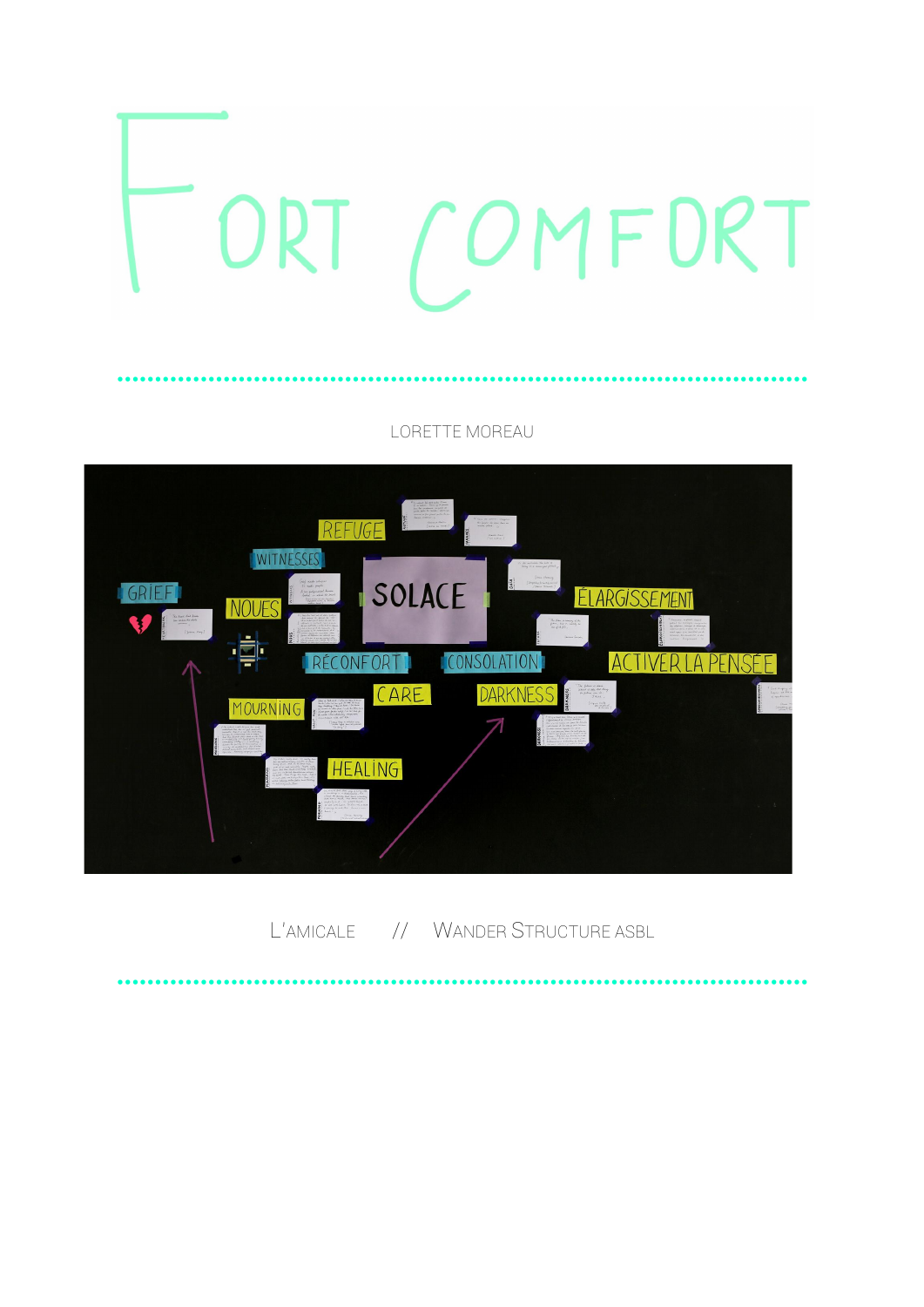## SOLACE RITUAL

You enter the theater at nap time. In front of you, a tangle of cabins. At the entrance, you drop off the sadness, the anger, the anguish or the numbness as you remove your coat.

First, you walk around to sniff the proposition. Then, you choose a cabin, as a start. There is plenty of time to browse around all of them. Or to settle in.

Maybe, here, someone pours you a hot drink in a magic cup. Or maybe, you're invited to lie down in a hammock. Maybe you open a letter, addressed to the future. You learn a song. You unfold questions.

Fort comfort invites you to an immersive performance, deployed over an afternoon. Connected to participative research around eco-anxiety, the performance is conceived as a solace ritual.

### STARTING POINT

Solastalgia: emerging form of mental distress caused by environmental change : the term was invented in 2003 by the Australian philosopher Glenn Albrecht. "The homesickness you have when you are still at home". See also : eco-anxiety

I grew up with a radical ecologist mother, in a house where the words "climate crisis", "carbon impact" and "extinction of species" were spoken more often than "getting good grades", "being a well-behaved kid" or "planning for the holidays".

Solastalgia is a familiar state. The climate crisis stuns me. Immersed in a profound and paralyzing sadness. Alone and helpless.

The collapse is on its way, around and inside my body.

The project **Fort Comfort** is the invention of a collective ritual, a moment of consolation from which to draw strength to find the path to action.

### FORMAL SPECULATIONS

I imagine this project as a joyful and magical protocol : a moment that gathers. Probably not strictly a show, rather a performative immersion.

The best way to picture the project, at this stage, is to imagine a sort of agility class, or what we used to call in my primary school "Le tour du monde". Remember that special gym class with a sort of obstacle course ? In this class, you had to climb on the wooden wall bars, and then walk on a beam, climb on a rope to then jump on the pommel horse, and finish by making a perfect roll on the tatami. Did you have that class? That's pretty much the kind of feeling I'd like to create.

It is a durational and ambulatory experience where the audience wanders around the space discovering bit by bit different huts and cabins. In each micro-space, a micro-group of the audience (or an audience member on their own) is given the opportunity to engage with the performance, sometimes in a "frontal" approach (sitting in circle listening to audio creations), or in a more participatory way (ex : recording a podcast message, writing a letter, drinking from a divinatory teacup, singing in a choir, taking a nap, etc). Each space has its own protocol, its own atmosphere, its own dramaturgy.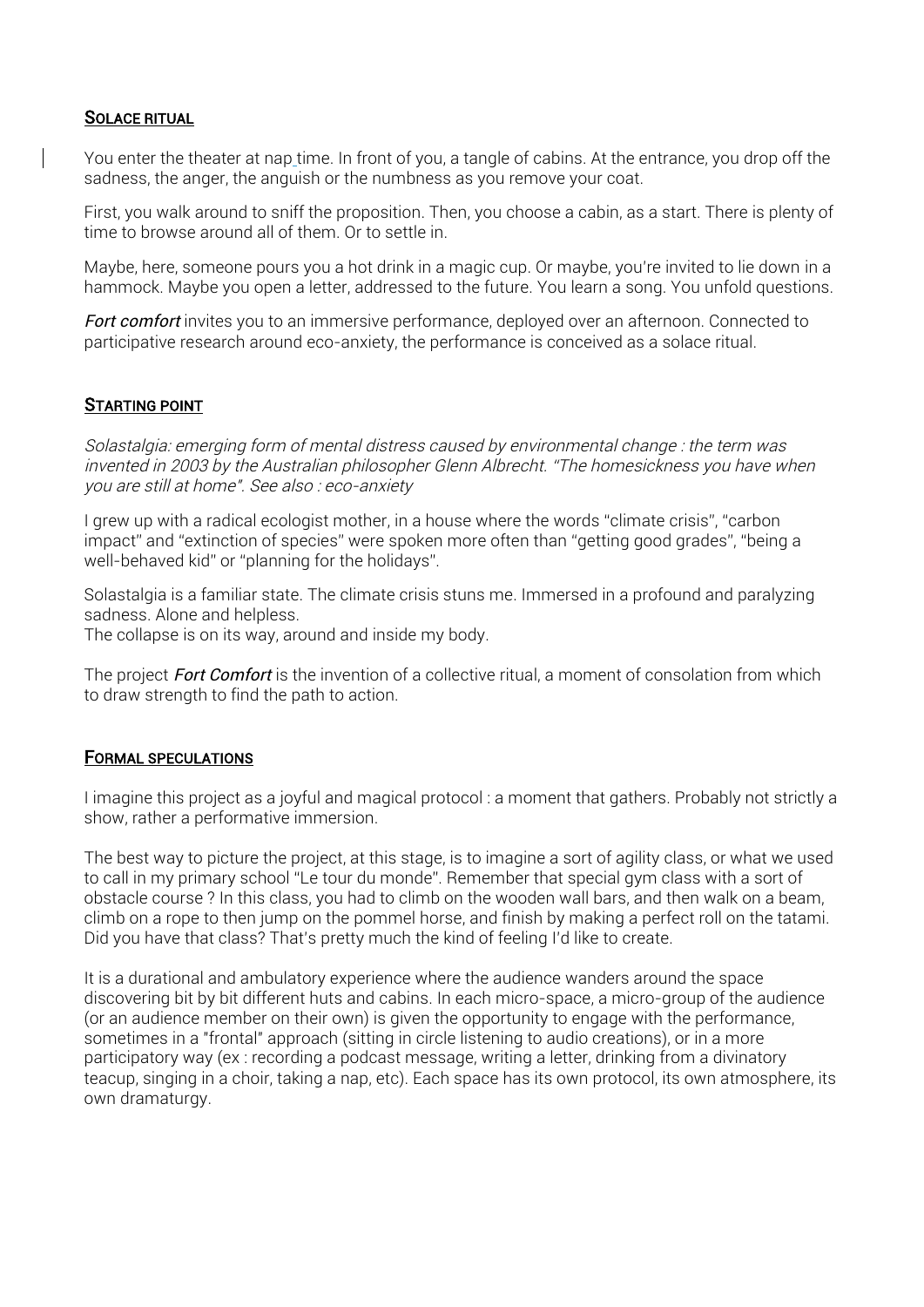# **PROCESS**

Two flux of work are progressing in parallel:

On one side, I'm working on a documentary research (meeting up with other "solastalgic" people, organizing co-learning groups and workshops).

On the other side, I'm designing a durative performance made out of several performative rituals that take place simultaneously.



# PARTICIPATIVE WORKSHOP/ENCOUNTER

Each time the conditions are reunited, a workshop of 2 days is organized in the venue, with a group of 12 to 15 participants.

To recruit this group, I design a specific protocol, always in discussion with the PR/ audience development department of the venue.

The invitation is addressed to people who suffer from eco-anxiety or solastalgia, who feel the urge to get together and build alliances.

The question of invitation is central to this work: how to get in touch with the right target group + how to 'prime' the participants before the workshop, to create an transformative group dynamic.

### The project development is divided into 3 production phases :

1/ Season 22-23 : Research – laboratory / residencies + workshops + prototypes

Each work session consists of a 2 week-residency with 1 artistic collaborator, shedding light on one of the questions of the project. The residency includes a workshop with local participants + a public tryout (presentation of several prototypes + feedback sessions).

2/ Season 23-24 : Research – creation / residencies + workshops + public performances

Each work session consists of a 2 week-residency with 1 artistic collaborator, shedding light on one of the questions of the project. The residency includes a workshop with local participants + 1 public performance.

3/ Season 24-25 (and from that point on) : Research – distribution / workshops + public performances One day set up + 2 days workshop with local participants + 1 to 3 public performances.

# **PARTNERS**

| Belgium :                                                                                                                                                                               | International:                                                                                                                                                      |
|-----------------------------------------------------------------------------------------------------------------------------------------------------------------------------------------|---------------------------------------------------------------------------------------------------------------------------------------------------------------------|
| $\triangleright$ Balsamine (Brussels)<br>$\triangleright$ Bellone (Brussels)<br>$\triangleright$ De Grote Post (Ostend)<br>$\vee$ Corridor (Liège)<br>► Fabrique de théâtre (Frameries) | La Chartreuse (Villeneuve-Lez-Avignon, FR)<br>Bain Public (Saint-Nazaire, FR)<br>✔ Théâtre de Poche (Hédé-Bazouges, FR)<br>La Serre / Offta festival (Montréal, CA) |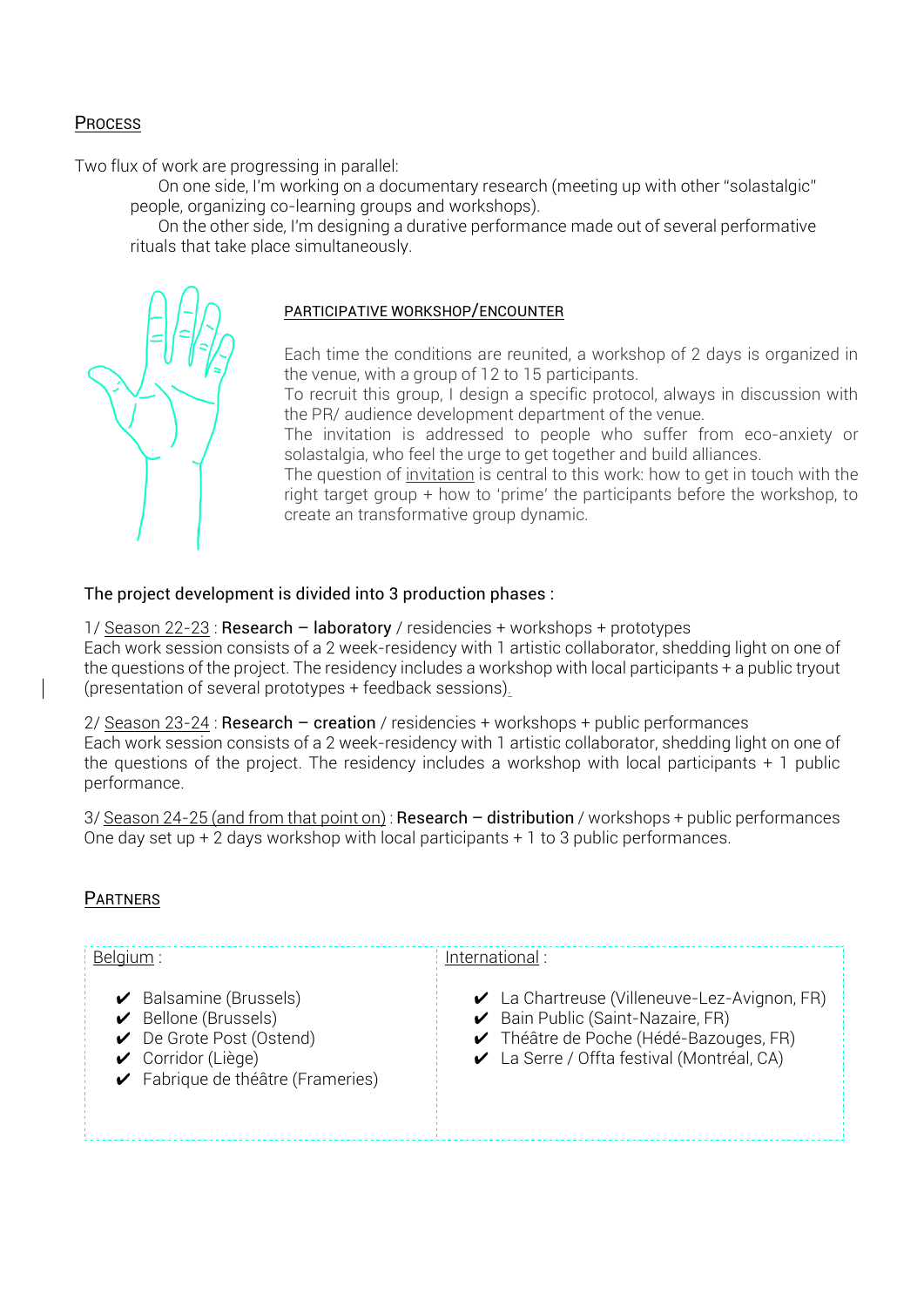# CALENDAR (IN PROGRESS)

Sept. 2020 : Research residency (2 weeks) at Fabrique de Théâtre (Mons, BE) May 2021 : Dramaturgy residency (1 week) at Corridor (Liège, BE) Dec. 2021 : Pluri-disciplinary residency (3 weeks) at Chartreuse (Villeneuve-lez-Avignon, FR) with Amel Benaissa. May 2022 : Creation residency (2 weeks) at De Grote Post (Oostende, BE). First participatory prototype (in NL) with Cédric Coomans and a group of ostend participants. May 2022 : Presentation of a prototype during the OFFTA Festival (Montréal, CA). November 2022 : Dramaturgy residency (2 weeks) at La Bellone (Brussels, BE). Spring 2023 : Research residency (2 weeks) at Théâtre de Poche (Hédé-Bazouges, FR) May 2023 : Creation residency (2 weeks) at La Balsamine (Brussels). Including a 2 day-workshop with participants from Brussels + a public opening at the end of the residency 2023-2024 : 4 x creation residency (4 x 2 weeks) in different locations including La Balsamine (Brussels). Each residency includes a 2 days-workshop with participants + one or several public performance(s) at the end of the residency.

# TECHNICAL INFORMATION

Fort Comfort is conceived to be performed in non theatrical spaces, such as : the entrance, the foyer, the kitchen, the hallways, the construction workshop, the outside areas of the location, etc.

The scenography will be conceived during the spring 2023 residency in La Balsamine.

The idea is to make it very light (it needs to be compact enough to travel in a suitcase).

Therefore, we will work with a wishlist of props that we'll send in advance to the theater team (cushions, picnic blankets, rugs, household lamps and lights, plants, etc). We'll build the scenery with what is available in this list. The set up will be made one day before opening (D-1).

# GLOBAL BUDGET

| <b>EXPENSES</b>                                                                                                                                      |                 | <b>RESOURCES</b>                                                                                                                                                                                                                                                                        |         |
|------------------------------------------------------------------------------------------------------------------------------------------------------|-----------------|-----------------------------------------------------------------------------------------------------------------------------------------------------------------------------------------------------------------------------------------------------------------------------------------|---------|
| <b>Wages</b>                                                                                                                                         | 93 000          | <b>Acquired</b>                                                                                                                                                                                                                                                                         | 23 000  |
| Including:<br>Lorette Moreau<br>Artistic collaborators<br>Production                                                                                 |                 | Including:<br>Bourse de recherche (Service du théâtre, FWB): 6<br>$000 \in$<br>WBI: $2000 \text{ } \in$<br>Coproduction (La Balsamine): 8 000 €<br>Residencies (La Bellone, Bain Public): 2 500 €<br>Internal funding: 4500 €                                                           |         |
| <b>Technical expenses</b>                                                                                                                            | 15 000          | Ongoing                                                                                                                                                                                                                                                                                 | 65 000  |
| Including:<br>Scenography<br>Costumes<br>Technical equipment                                                                                         |                 | Including:<br>Public funding FWB: Commission transversale de<br>la culture, aide pluriannuelle : 45 000 €<br>Public funding FR : Recherche en arts de la scène<br>(Ministry of Culture): 10 000 €<br>+ Recherche et expérimentations artistiques<br>(Région Hauts-de-France) : 10 000 € |         |
| <b>Additional fees</b>                                                                                                                               | 10 000          | <b>Funding needs</b>                                                                                                                                                                                                                                                                    | 41 000  |
| Including:<br>Transportation, accomodation and meals<br>during the residencies<br><b>Administrative costs</b><br>Miscellaneous & unexpected expenses | 6000<br>5 0 0 0 | Including:<br>Distribution: 25 000 $\epsilon$<br>Coproduction : 20 000 €                                                                                                                                                                                                                |         |
| <b>TOTAL EXPENDITURE</b>                                                                                                                             | 129 000         | <b>TOTAL RESOURCES</b>                                                                                                                                                                                                                                                                  | 129 000 |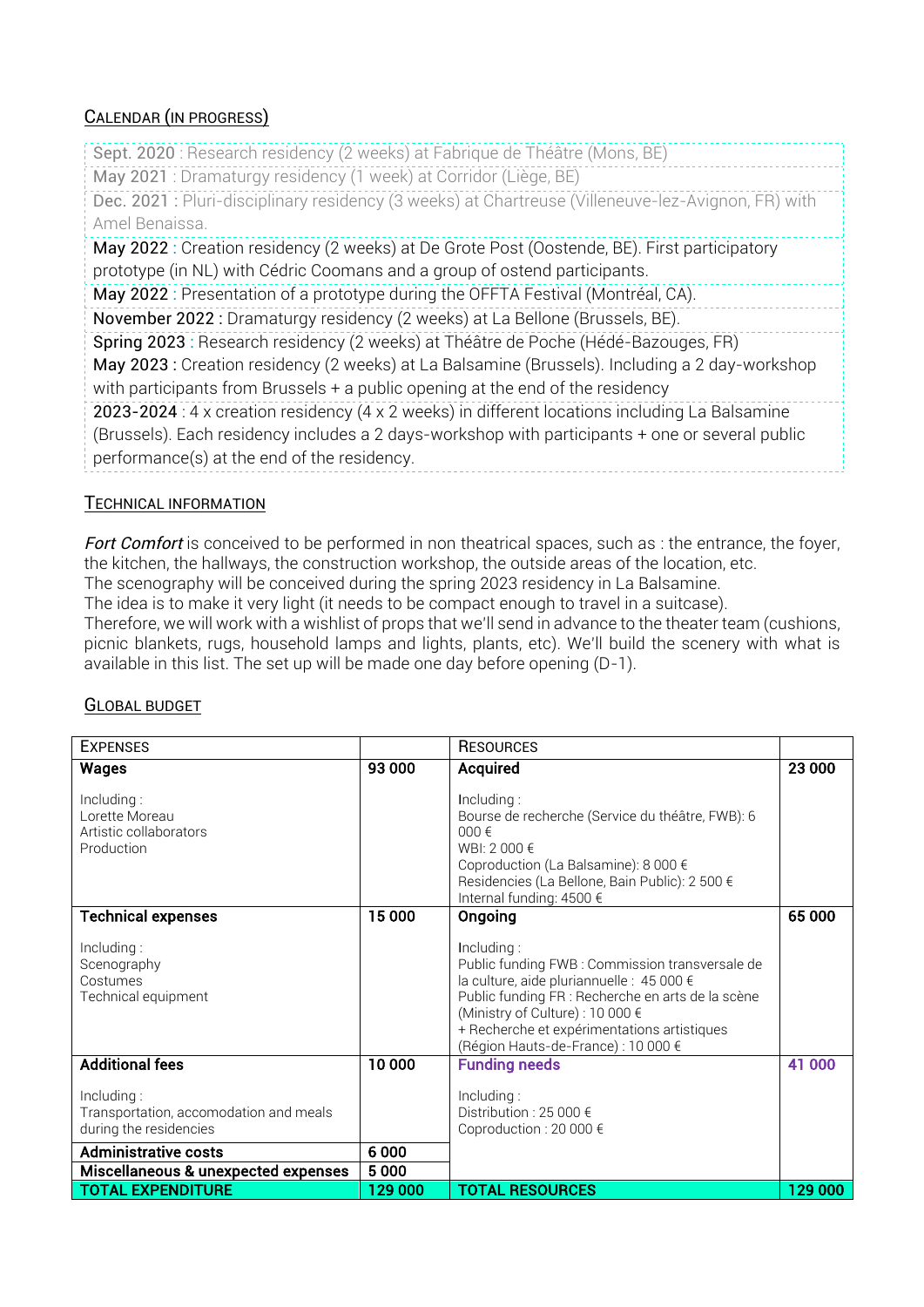#### INTERNATIONAL DISTRIBUTION

The performance is intended to integrate traces of the workshops / encounters that will take place in different locations with local inhabitants. It's important for me to develop this project in different landscapes and to approach different sorts of relationships to these landscapes, from diverse groups of participants, using diverse languages.

Progressively, I'd like to create a dialogue between the different groups of participants: make their contributions "interact" and their languages intertwine.

For some residencies abroad, I will work with local artistic collaborators, as 'proxy', to facilitate the relationship with the participants and have a better approach to the landscape they live in.

Therefore, the project is thought of as multilingual from the start (for the moment the languages included are French, English and Dutch).

An important aspect of the project is soft mobility: it will always be 2 or 3 people (max) traveling by train with the scenery in a suitcase.

### ARTIST BIO

I'm a theatermaker, member of L'Amicale (art cooperative active in Lille, Brussels and Paris) and cofounder of Wander Structure asbl (a transdisciplinary support and research platform carried by 8 female artists based in Brussels).

I'm a multi-faceted artist, mostly working as a theatre director, but also as a ping pong partner (or artistic collaborator) on projects developed by other artists (Antoine Defoort and Julien Fournet amongst others). I have worked as a producer (with Vincent Glowinski aka Bonom, with the Kunstenfestivaldesarts, with the Cifas,...), I teach at ARTS2 (art school in Mons) and regularly organize workshops around collaborative artistic practices & spectatorship. I'm passionate about methodology and love everything meta.

After a long experimental process within Laboreales (a supportive structure for young creators by Mars Mons, La Bellone, La Balsamine en Buda Kunstcentrum Kortrijk), my first show, *Cataclop* enzovoorts, was born in La Balsamine (Brussels) in 2016. The show evolved around the question of spectatorship: what does it mean to be an audience member? What quality of attention is at work? What does the audience of performing arts expect to see / feel when they engage in a show?

In 2019, I created ({:}) at Festival Emulation (Théâtre de Liège). This performance, exploring the vulva as a landscape, received the "Coup de coeur du Jury Jeunes" award at the Festival. The show had a re-run in La Balsamine in March 2020, as part of the XX Time Festival, and we also developed small spin-off formats, which are performed in non-theatrical spaces such as, among others, a horticultural greenhouse (Rendez-vous secrets, Mons, 2021).

In September 2021, after a 7-year-long research period, I co-created On va bâtir une île et élever des palmiers (We're going to build an island and grow palm trees) with Axel Cornil in Le Théâtre de la Vie, Brussels. The show is a fiction taking place in the context of an environmental crisis, exploring the ways in which we can reinvent our communication tools and relationships with humans and other living creatures in a collapsing world.

In parallel of these personal projects, I often work as an artistic collaborator: I worked with Julien Fournet on *Amis, il faut faire une pause* (L'amicale, 2021) and with Antoine Defoort on *Elles vivent*  $(thev live)$  (L'amicale, 2021).

I also co-created several events with L'amicale : the cross-border workshop Travail & Poezie (Vooruit Gent, Vivat Armentières, Maison Folie Lille), the Hic & Nunc night at Atelier 210 (with La Serre, Montréal), the *Plaine de jeux* project in Maison Folie Wazemmes (Lille), the *Constellations* program with the Cifas, the *Symposium transfrontalier* in Le Phénix (Valenciennes) and, this spring, the micro-festival *On le fait* in La Bellone.